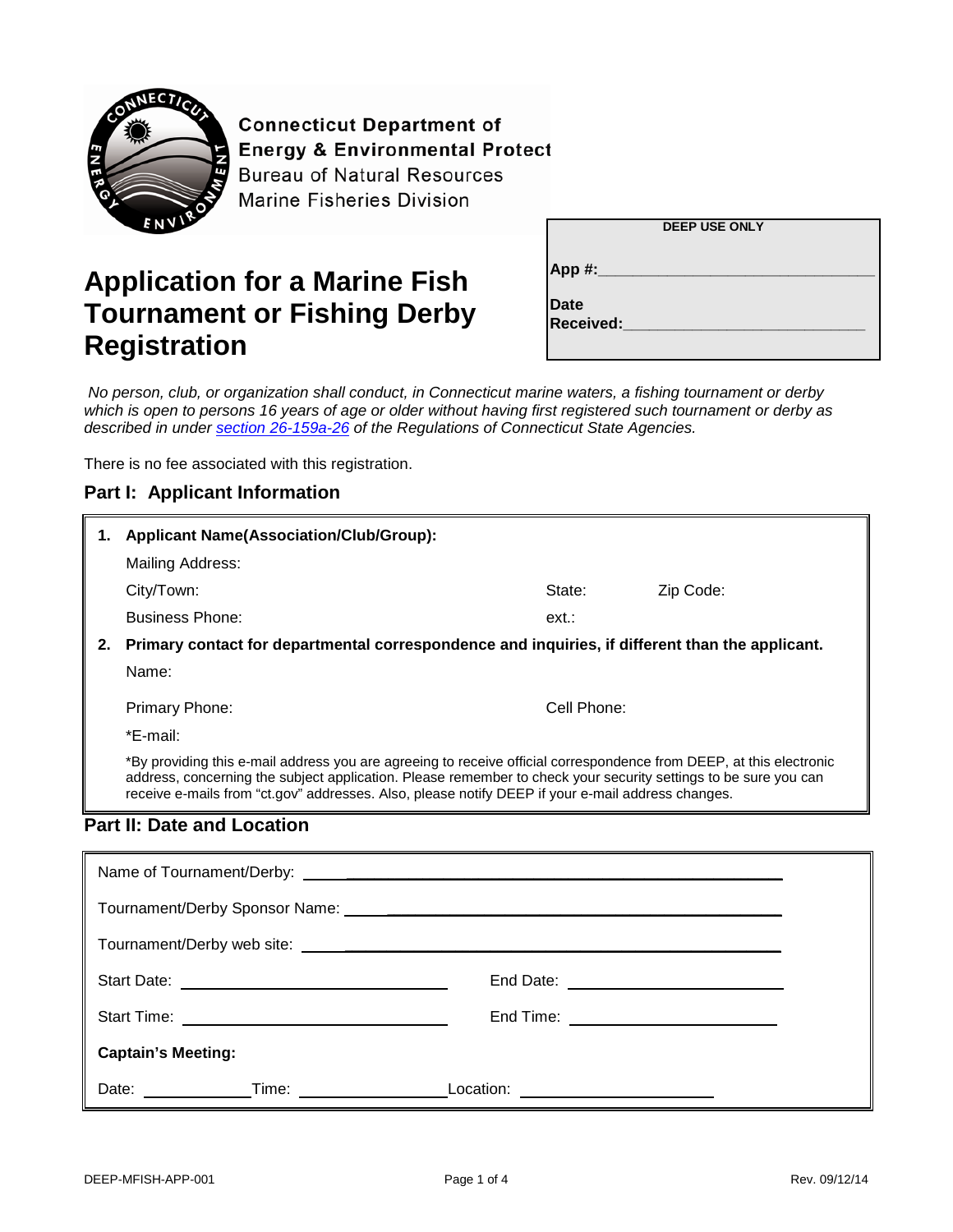### **Part III: Fishing License Exemption**

| No fishing license shall be required for any Connecticut resident who is participating in a fishing derby<br>authorized by the DEEP provided: 1) The derby is sponsored by a nonprofit civic service organization, 2) The<br>derby has a duration of one day or less, and 3) no fees are charged for the derby. Note: Each Non-Profit<br>Civic Group can sponsor one event per year.                                                                                    |  |  |  |
|-------------------------------------------------------------------------------------------------------------------------------------------------------------------------------------------------------------------------------------------------------------------------------------------------------------------------------------------------------------------------------------------------------------------------------------------------------------------------|--|--|--|
| I would like to request a Fishing License Exemption: I Yes<br>$\Box$ No                                                                                                                                                                                                                                                                                                                                                                                                 |  |  |  |
|                                                                                                                                                                                                                                                                                                                                                                                                                                                                         |  |  |  |
| 501(c)(3) Non-profit tax exemption number:                                                                                                                                                                                                                                                                                                                                                                                                                              |  |  |  |
| <b>Part IV: Targeted Species</b>                                                                                                                                                                                                                                                                                                                                                                                                                                        |  |  |  |
| □ Striped bass □ Bluefish<br>Summer Flounder<br>$\Box$<br>Tautog<br>Scup                                                                                                                                                                                                                                                                                                                                                                                                |  |  |  |
| <b>Part VI: Participant Information</b>                                                                                                                                                                                                                                                                                                                                                                                                                                 |  |  |  |
|                                                                                                                                                                                                                                                                                                                                                                                                                                                                         |  |  |  |
|                                                                                                                                                                                                                                                                                                                                                                                                                                                                         |  |  |  |
| Do you intend to use greater than 50% of a state boat launch for this event? $\Box$ Yes<br>No                                                                                                                                                                                                                                                                                                                                                                           |  |  |  |
| What is the entry fee?<br>Which type of awards will be provided? (check all that apply)                                                                                                                                                                                                                                                                                                                                                                                 |  |  |  |
| <b>Example 1</b> Points<br>$\Box$ Cash<br>$\Box$ Prizes<br>None                                                                                                                                                                                                                                                                                                                                                                                                         |  |  |  |
| □ Other (specify): <u>contract and all</u>                                                                                                                                                                                                                                                                                                                                                                                                                              |  |  |  |
| Total value of all awards:                                                                                                                                                                                                                                                                                                                                                                                                                                              |  |  |  |
| Is this tournament catch and release?<br><b>No</b><br><b>Yes</b>                                                                                                                                                                                                                                                                                                                                                                                                        |  |  |  |
| I would like to request an exemption from the prohibition on culling or high grading.<br>No<br>Yes                                                                                                                                                                                                                                                                                                                                                                      |  |  |  |
| If Yes, you must also submit the High-Grading Exemption Affidavit Form (attached) for review and<br>approval. By regulation, CTDEEP Marine Fisheries reserves the right to require up to 120 days advance<br>notice to process a high-grading exemption request. You must also submit the List of Tournament<br>Participants Form (attached) at least 12 hours prior to the beginning of the tournament (fax: 860.434.6150,<br>or email: deep.marine.fisheries@ct.gov). |  |  |  |

#### **Notes:**

Any event planned for the navigable (tidal) waters of this state requires a permit from the USCG. For more information visit their web site www.uscg.mil/D1/sectLIS/public/MarineEvent.asp or call USCG Sector Long Island Sound at 203.468.4596.

Any event requesting the use of a state boat launch located in tidal waters requires a Marine Event Permit from the DEEP Office of Boating. For more information visit their web site: DEEP: Boating Permits and select "Permits", then "Marine Event Permit" or call 860.434.8638.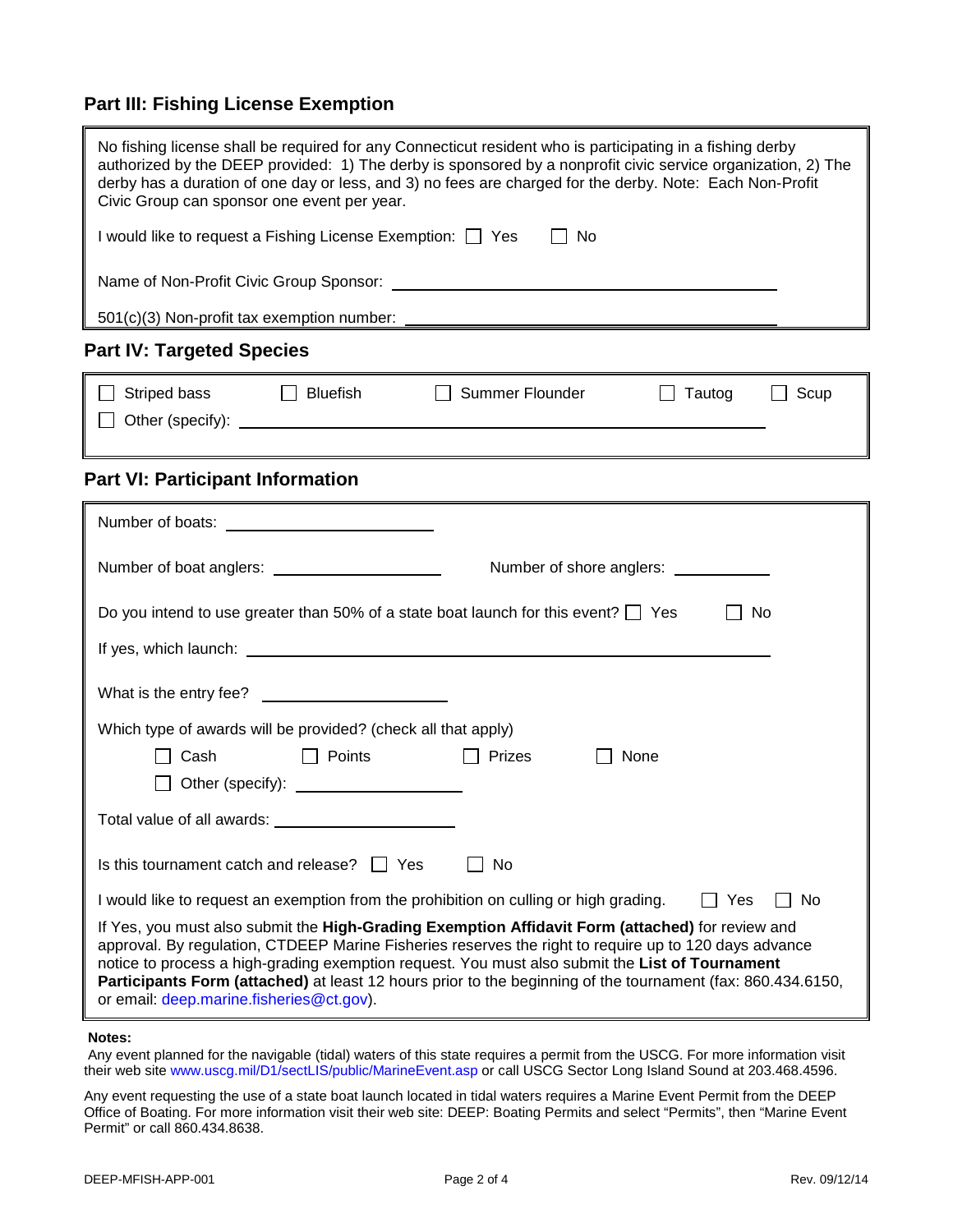### **Part VII: Certification**

*I* agree to abide by the conditions stipulated for this event by the Department of Energy and Environmental *Protection under authority of RCSA section 26-159a-26 and CGS section 26-27(e) as applicable. I understand that making a false written statement on this application or any documents attached hereto is punishable by state law.* 

#### **Signature of Applicant Date**

Note: Please submit this completed Application Form to:

MARINE FISHERIES DIVISION DEPARTMENT OF ENERGY AND ENVIRONMENTAL PROTECTION P.O. BOX 719 OLD LYME, CT 06371

Any questions, please call 860-434-6043 or by email to: deep.marine.fisheries@ct.gov

*Note: The attached Post Event Form must be completed and submitted, to the address indicated on the form, within seven days after the event, if indicated as required below.*

### **Connecticut DEEP Marine Fishing Tournament/Derby Registration**

\*\*\*\*\*\*\*\*\*\*\*\*\*\*\*\**This registration is approved under the following conditions: Please see below.* \*\*\*\*\*\*\*\*

#### **26-159a-26(b): Marine Fishing Tournament/Derby Reporting Requirements**

Representatives of the Commissioner (CT DEEP Marine Fisheries Division) shall be provided access to all tournament or derby areas during the event for the purposes of observation, assessment and law enforcement. Said representatives shall be allowed to collect biological and statistical information on any or all fish caught by registered participants in the tournament or derby. Tournament Director shall, within seven days after conducting a tournament or derby, report to the Commissioner, on forms provided by the Commissioner (attached), information on the results of the tournament or derby. Such information shall include, but not be limited to: total number of participants; total hours fished; total number of each species caught, the numbers released alive and dead and retained; and the individual length and weight of each fish weighed-in.

Post Event Reporting *REQUIRED* Post Event Reporting *NOT REQUIRED*

**26-159a-26(c): CT DEEP collection of biological samples (fish) and statistical information on any or all fish caught by registered participants**.

*CT DEEP will be collecting biological samples from fish CT DEEP does not plan to collect fish samples* 

**26-159a-26(d): Registrant agrees to provide any or all fish entered in the tournament to CT DEEP staff upon written request by the CTDEEP**.

*CT DEEP requires fish be provided to staff (written request) CT DEEP does not require fish be provided* 

\*\*\*\*\*\*\*\*\*\*\*\*\*\*\*\*\*\*\*\*\*\*\*\*\*\*\*\*\*\*\*\*\*\*\*\*\*\*\*\*\*\*\*\*\*\*\* **(for agency use only)** \*\*\*\*\*\*\*\*\*\*\*\*\*\*\*\*\*\*\*\*\*\*\*\*\*\*\*\*\*\*\*\*\*\*\*\*\*\*\*\*

| <b>Marine Fisheries Tournament/Derby Registration</b>  |    |  |  |  |
|--------------------------------------------------------|----|--|--|--|
| <b>Registration Number:</b><br>Approved<br>Disapproved |    |  |  |  |
| <b>Issue Date:</b>                                     |    |  |  |  |
| <b>Effective date:</b>                                 | to |  |  |  |
| <b>Permit Conditions:</b>                              |    |  |  |  |
| <b>Issued by:</b>                                      |    |  |  |  |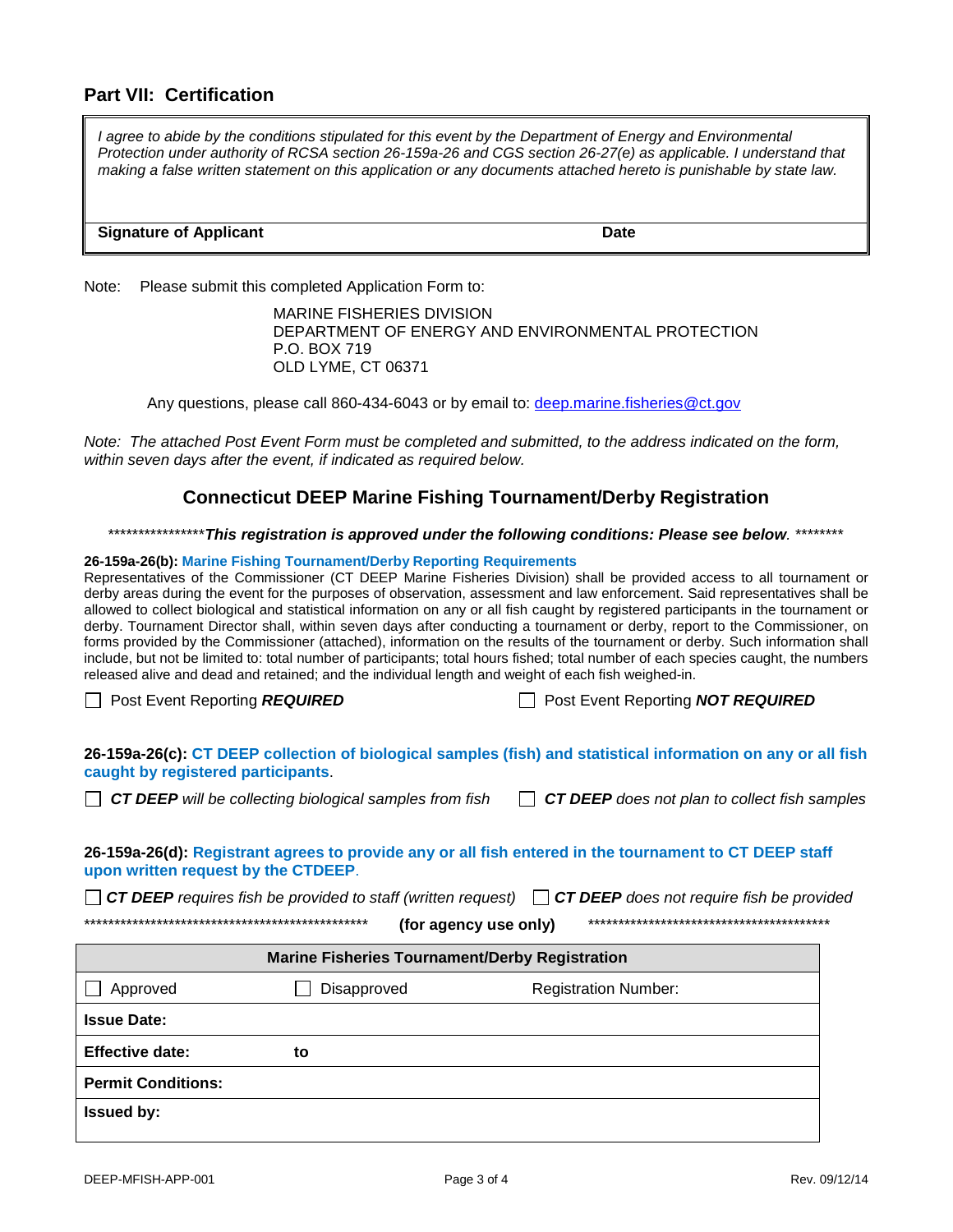

**Connecticut Department of Energy & Environmental Protection Bureau of Natural Resources Marine Fisheries Division** 

## **Marine Fish Tournament or Fishing Derby Post Event Report Form**

*If indicated by DEEP that this form is required, please complete and submit to the address indicated at the end of this form, within 7 days after the event.* 

### **Part I: Event Information**

| Actual number of boats: _____________________                                    | Actual number of vehicles: _____________ |  |
|----------------------------------------------------------------------------------|------------------------------------------|--|
|                                                                                  | End date / time: _______________         |  |
|                                                                                  | Actual number of boat anglers:           |  |
|                                                                                  |                                          |  |
| Total number of boat anglers that caught fish: _________________________________ |                                          |  |
| Total number of shore anglers that caught fish: ________________________________ |                                          |  |
| Was this tournament catch and release?     Yes                                   | No.                                      |  |

### **Part II: Summary of All Fish Caught**

| <b>Fish Species</b> | <b>Fish Kept/Killed</b> | <b>Fish Released</b> | <b>Total Number</b> |
|---------------------|-------------------------|----------------------|---------------------|
|                     |                         |                      |                     |
|                     |                         |                      |                     |
|                     |                         |                      |                     |
|                     |                         |                      |                     |
|                     |                         |                      |                     |

### **Part III: Certification**

| <b>Signature of Applicant</b> | Date |
|-------------------------------|------|

Note: Please submit this completed Form to:

MARINE FISHERIES DIVISION DEPARTMENT OF ENERGY AND ENVIRONMENTAL PROTECTION P.O. BOX 719 OLD LYME, CT 06371

Any questions, please call 860-434-6043 or by email to: deep.marine.fisheries@ct.gov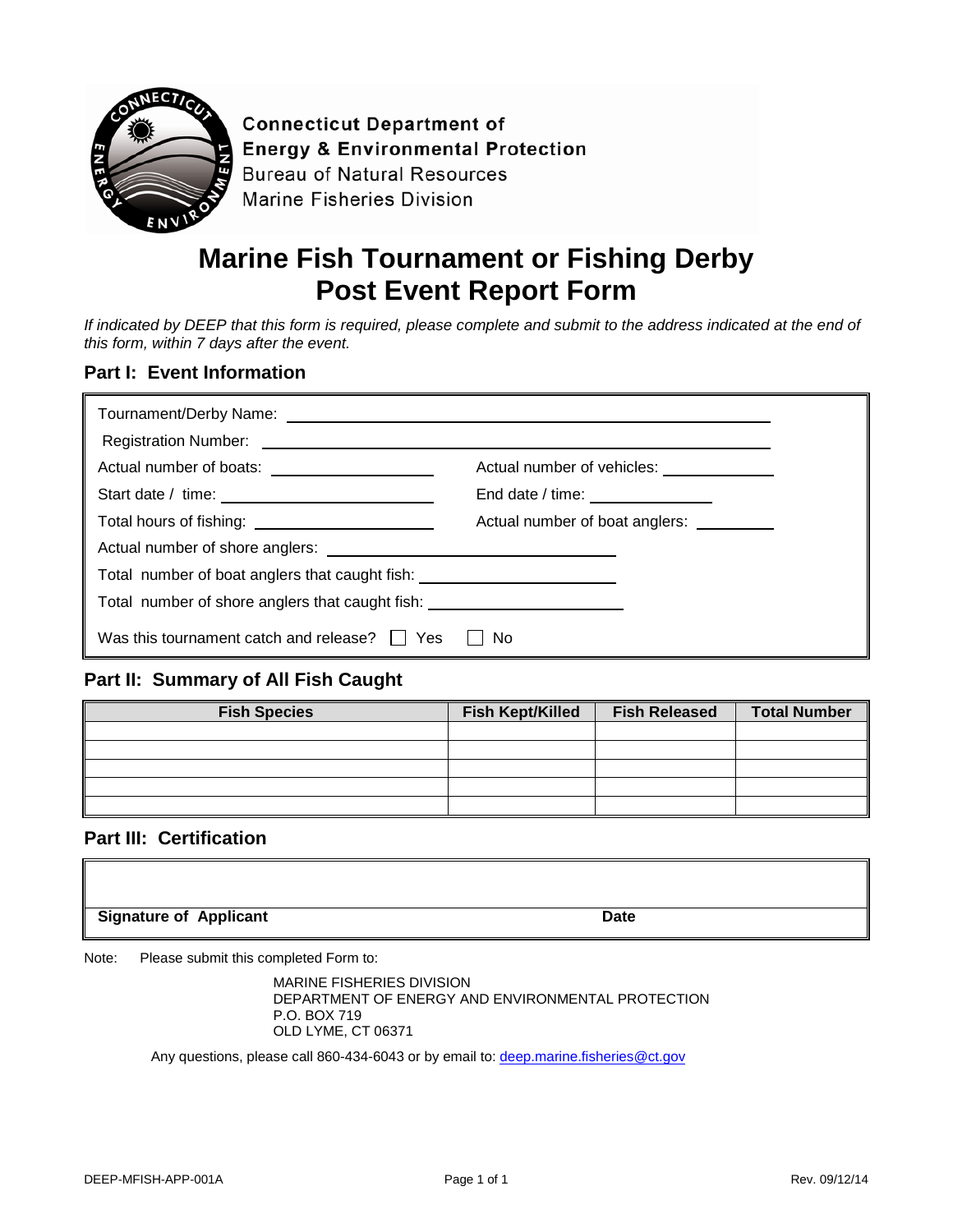

**Connecticut Department of Energy & Environmental Protection Bureau of Natural Resources Marine Fisheries Division** 

## **Proposal for Exemption to High-Grading Prohibition**

*Required only for tournament applicants seeking exemption for culling/high-grading - 26-159a-26(f)*

Complete this form *ONLY* if you answered "Yes" under Part VI to the culling or high grading request for exemption on the tournament application.

*Describe the equipment and measures the tournament will take to ensure the survivability of fish taken in the tournament including capture, handling and holding: by entrants on the water during the tournament, and by tournament officials at weigh-in and when transporting and returning fish to the water.*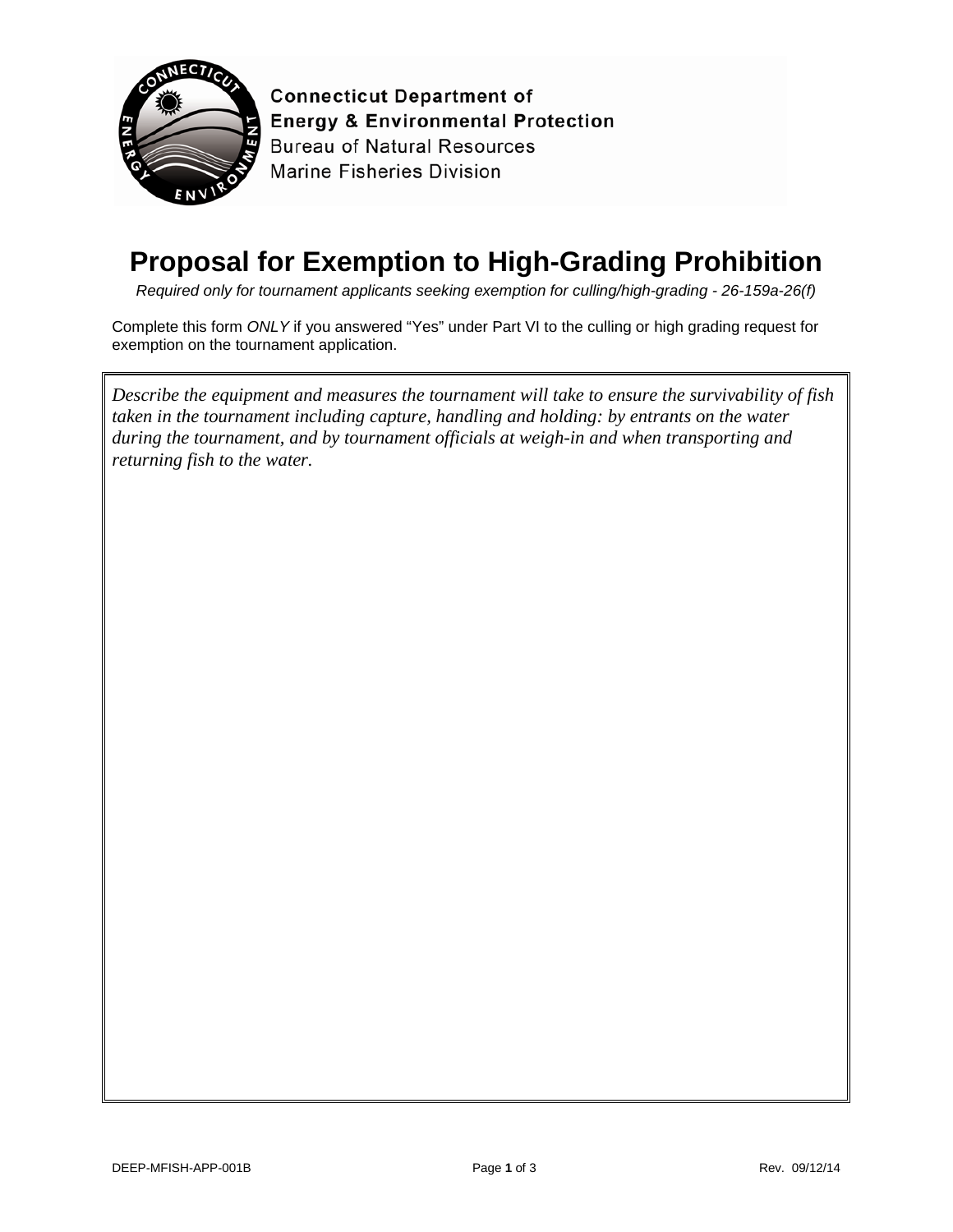### **Affidavit for a Fishing Tournament Culling/High Grading Exemption**

**Pursuant to Section 26-159a-26 of the Regulations of Connecticut State Agencies**

| <b>Tournament</b><br><b>Sponsor</b>                                                                                                                                                                                                          |                                                                                                                                                                                                                                                                                                                                                                              |                                                                                                              |  |  |
|----------------------------------------------------------------------------------------------------------------------------------------------------------------------------------------------------------------------------------------------|------------------------------------------------------------------------------------------------------------------------------------------------------------------------------------------------------------------------------------------------------------------------------------------------------------------------------------------------------------------------------|--------------------------------------------------------------------------------------------------------------|--|--|
| <b>Tournament</b><br><b>Director</b>                                                                                                                                                                                                         |                                                                                                                                                                                                                                                                                                                                                                              |                                                                                                              |  |  |
| Date(s)                                                                                                                                                                                                                                      |                                                                                                                                                                                                                                                                                                                                                                              |                                                                                                              |  |  |
| Location                                                                                                                                                                                                                                     |                                                                                                                                                                                                                                                                                                                                                                              |                                                                                                              |  |  |
|                                                                                                                                                                                                                                              |                                                                                                                                                                                                                                                                                                                                                                              |                                                                                                              |  |  |
| Acknowledge<br>by Initialing<br>each box<br>below                                                                                                                                                                                            | Pursuant to section 26-159a-26 of the Regulations of Connecticut State Agencies, I certify that the following<br>conditions will be satisfied:                                                                                                                                                                                                                               |                                                                                                              |  |  |
|                                                                                                                                                                                                                                              | The tournament operates for a limited duration, with a maximum of 72 hours from the official start of the<br>tournament to the final weigh-in deadline. 26-159a-26(e)(2).                                                                                                                                                                                                    |                                                                                                              |  |  |
|                                                                                                                                                                                                                                              | Specify the commencement of first day of fishing (date/time) :                                                                                                                                                                                                                                                                                                               |                                                                                                              |  |  |
|                                                                                                                                                                                                                                              | Specify the termination of last day of fishing (date/time) : ____________________                                                                                                                                                                                                                                                                                            |                                                                                                              |  |  |
|                                                                                                                                                                                                                                              | $26(e)(3)$ .                                                                                                                                                                                                                                                                                                                                                                 | When using baited hooks or lures with baited hooks, the use of non-offset circle hooks is required. 26-159a- |  |  |
|                                                                                                                                                                                                                                              | The tournament format specifies the live release of all fish and imposes significant penalties for entrants<br>landing or weighing in dead fish. 26-159a-26(e)(4).                                                                                                                                                                                                           |                                                                                                              |  |  |
|                                                                                                                                                                                                                                              | Specify the penalty: <u>contained a set of the set of the set of the set of the set of the set of the set of the set of the set of the set of the set of the set of the set of the set of the set of the set of the set of the s</u>                                                                                                                                         |                                                                                                              |  |  |
|                                                                                                                                                                                                                                              | The tournament format specifies that any tournament participant that culls or high-grades dead fish from his<br>catch before the tournament weigh-in shall be disqualified from the tournament. 26-159a-26(e)(5).                                                                                                                                                            |                                                                                                              |  |  |
|                                                                                                                                                                                                                                              |                                                                                                                                                                                                                                                                                                                                                                              |                                                                                                              |  |  |
| <b>Initials</b>                                                                                                                                                                                                                              | I agree to:                                                                                                                                                                                                                                                                                                                                                                  |                                                                                                              |  |  |
|                                                                                                                                                                                                                                              | Provide to the Commissioner at least 12 hours prior to the beginning of the tournament a list of the names,<br>residence addresses and boat registration numbers of each tournament participant. 26-159a-26(f).                                                                                                                                                              |                                                                                                              |  |  |
| <b>Initials</b>                                                                                                                                                                                                                              | I understand that:                                                                                                                                                                                                                                                                                                                                                           |                                                                                                              |  |  |
|                                                                                                                                                                                                                                              | Any determination by the Commissioner that the approval of any fishing tournament or derby would<br>jeopardize any fish stock or adversely affect the Department's compliance with any interstate fishery<br>management plan of the Atlantic States Marine Fisheries Commission or U. S Department of Commerce will<br>result in disapproval of that request. 26-159a-26(g). |                                                                                                              |  |  |
|                                                                                                                                                                                                                                              | Failure to comply with the provisions of section 26-159a-26 of the Regulations of Connecticut State Agencies<br>shall be deemed grounds for denying the tournament applicant, club or organization a registration or<br>exemption for a similar event to be held within three years from the date of such failure of compliance. 26-<br>159a-26(h).                          |                                                                                                              |  |  |
| I declare under penalties of false statements, as provided for in the Connecticut General Statutes, that<br>the statements and acknowledgements herein made by me are true and correct.                                                      |                                                                                                                                                                                                                                                                                                                                                                              |                                                                                                              |  |  |
| <b>Signature of Applicant</b><br><b>Date</b>                                                                                                                                                                                                 |                                                                                                                                                                                                                                                                                                                                                                              |                                                                                                              |  |  |
| <b>Printed Name of Applicant</b>                                                                                                                                                                                                             |                                                                                                                                                                                                                                                                                                                                                                              |                                                                                                              |  |  |
| Commissioner or Authorized Agent's Signature<br>The Commissioner of Energy and Environmental Protection has<br>determined that the conditions of section 26-159a-26(e) of the<br>Regulations of Connecticut State Agencies have been met and |                                                                                                                                                                                                                                                                                                                                                                              |                                                                                                              |  |  |
| hereby grants to the above named tournament an exemption<br>Date<br>from the prohibition on culling or high-grading specified in<br>sections 26-159a-4 and 26-159a-7 of the Regulations of<br><b>Connecticut State Agencies</b>              |                                                                                                                                                                                                                                                                                                                                                                              |                                                                                                              |  |  |